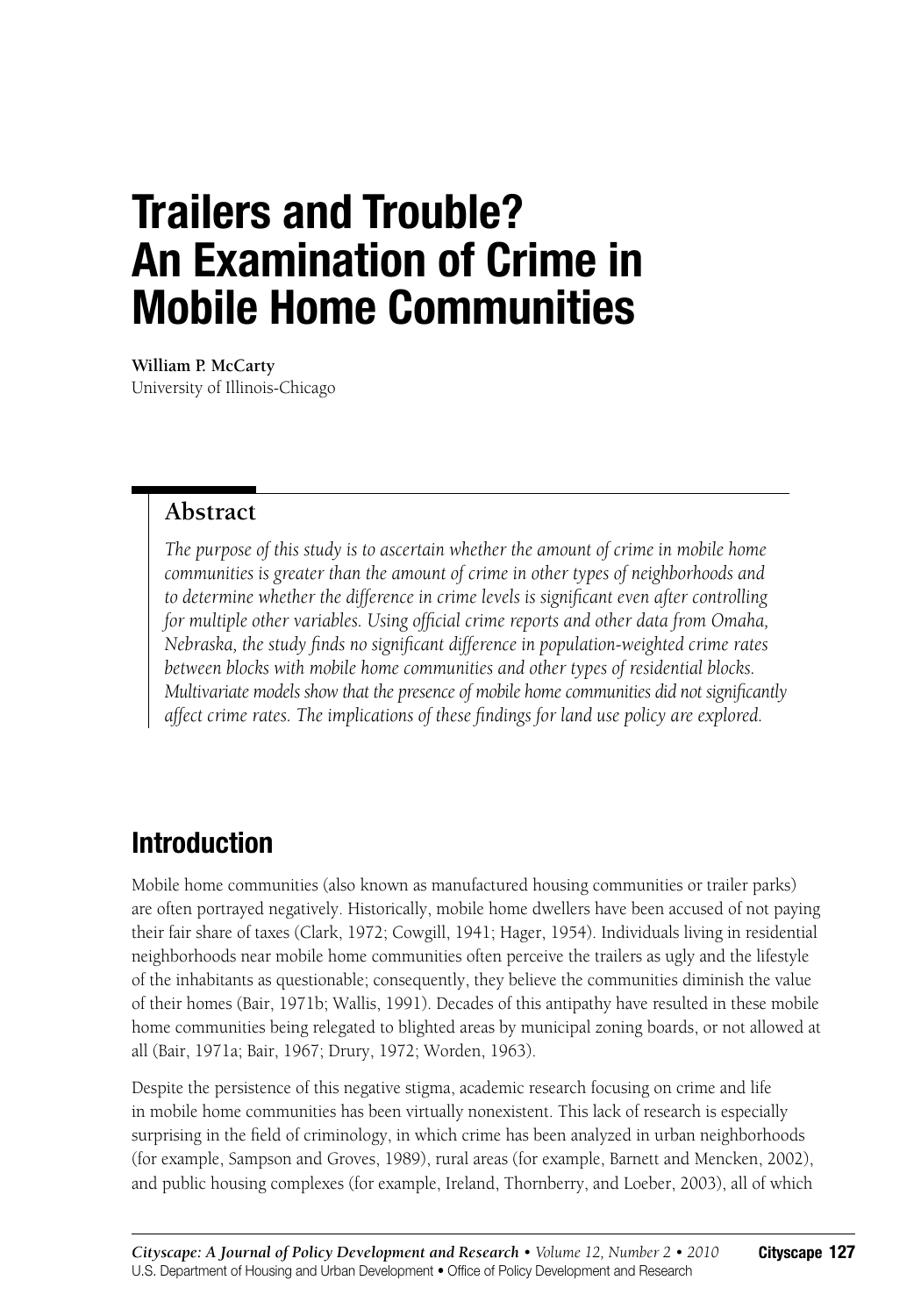have features in common with mobile home communities. Guided by the social disorganization perspective, which often directs ecological studies of crime, this article examines the crime rates in and around mobile home communities in Omaha, Nebraska. Two research questions are particularly salient. First, how does the rate of crime on residential blocks with mobile home communities compare with the rate of crime on residential blocks adjacent to mobile home communities and with all other residential blocks?<sup>1</sup> Second, if significant differences do exist, do they remain significant when controlling for other variables selected for consistency with the social disorganization perspective?

Research on the spatial distribution of crime spans two centuries. In the 19th century, researchers discovered that they could detect meaningful patterns in the concentration of delinquents and crime by using ecological techniques (Balbi and Guerry, 1829; Mayhew, 1861). The work of the Chicago School sociologists in the early 20th century helped advance similar ideas in the United States (Park, Burgess, and McKenzie, 1925; Shaw and McKay, 1942). Shaw and McKay, in particular, argued that poor, constantly changing, and heterogeneous areas lacked the regulatory capacity to enable residents to achieve their common goals. They described this inability to regulate behavior as social disorganization (Shaw and McKay, 1942). Many subsequent works have used this theoretical perspective to guide inquiries into the correlations between crime and disorder (for example, Barnett and Mencken, 2002; Morenoff, Sampson, and Raudenbush, 2001; Sampson and Groves, 1989; Warner, 2007).

A common theme for many of these works has been a focus on urban neighborhoods in large cities, often characterized by a population composed of primarily minority residents. Much less attention, however, has been given to poor neighborhoods that are traditionally composed of non-Hispanic Whites. This lack of attention is not necessarily a function of oversight by criminologists. Poor neighborhoods with predominantly non-Hispanic White populations are an anomaly, especially in large cities. For example, Sampson, Raudenbush, and Earls (1997) found no neighborhoods in Chicago, Illinois, that were of low socioeconomic status and had a population that was at least 75 percent White. Thus, the current study is novel in analyzing a type of neighborhood that is often of lower socioeconomic status and traditionally White (McDonnell, 1975). The study presented in this article may well be the first study that has examined crime in mobile home communities. The research results will try to illuminate whether processes that lead to crime in poor urban neighborhoods with primarily minority populations have similar effects in poor neighborhoods with primarily non-Hispanic White populations.

### **Mobile Home Communities: A Closer Look**

Most scholarly work on mobile home communities is out of date, and references to crime in these unique neighborhoods are nonexistent. Because little prior research on mobile home communities is evident, knowledge of these neighborhoods can best be derived from U.S. Census data, various trade publications that explore the evolution of this housing option, and a small number of

<sup>&</sup>lt;sup>1</sup> Residential blocks were defined as those blocks with a population of at least one individual, according to the 2000 Census.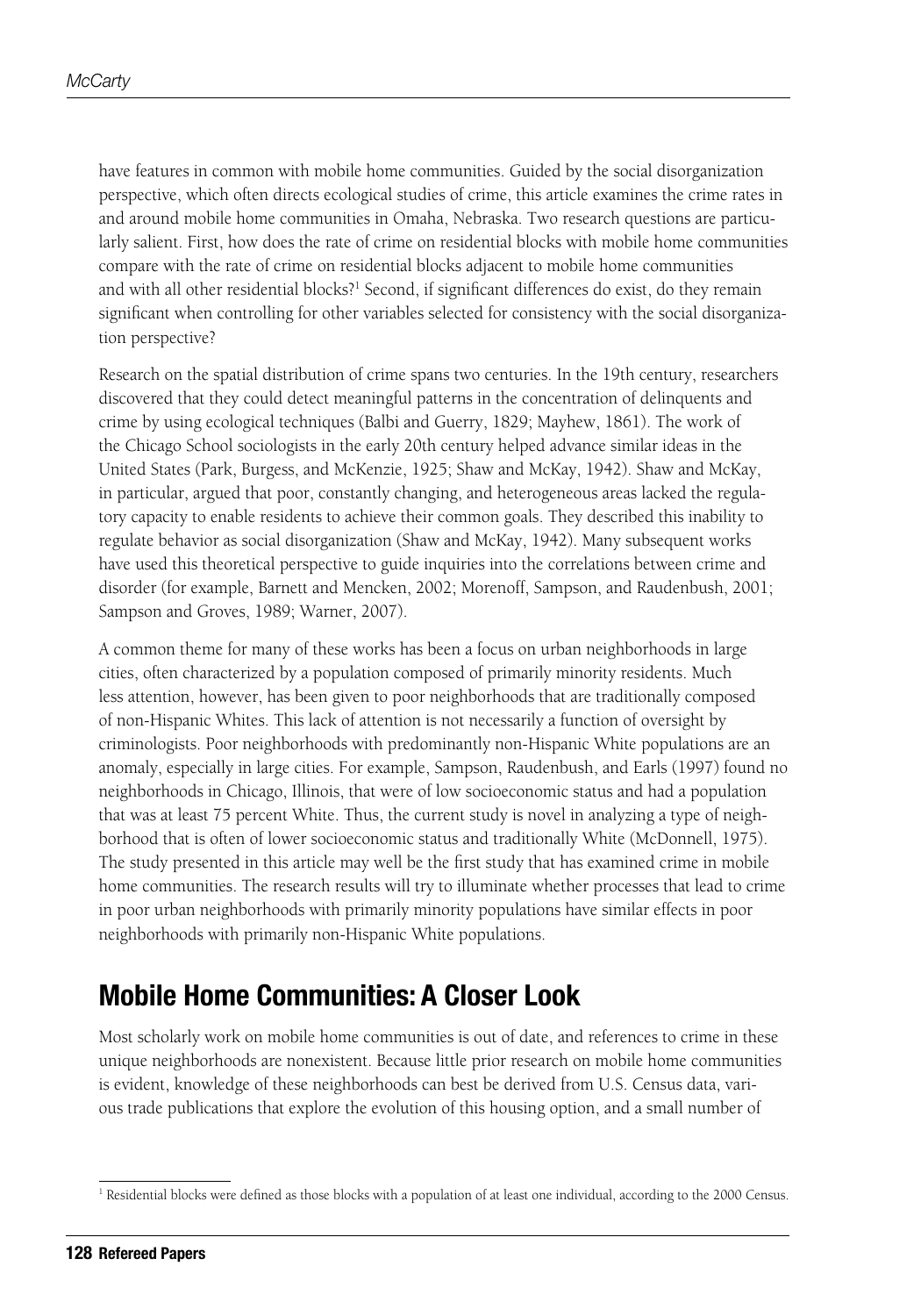academic publications that seek to explore life in mobile homes (Benson, 1990; Cowgill, 1941; Johnson, 1971; MacTavish and Salamon, 2001; Marsh, Thomson, and Collins, 1982; Miller and Evko, 1985). The following sections detail what is known about these communities from these varied sources.

#### **History of Mobile Home Communities**

Mobile homes began to appear in the United States in the 1920s and 1930s. They started as automobile accessories, slowly transforming into stand-alone units that were used as permanent residences, often by older residents (Wallis, 1989). Mobile homes became more commonplace during the buildup to World War II, when the federal government installed these structures to accommodate the influx of workers who migrated to various cities to help in the nation's wartime manufacturing effort (Hager, 1954). After World War II, a fundamental shift in the demographics of the traditional mobile home resident occurred. Instead of housing mostly transitory workers and retired people, mobile homes became a means for younger, less educated, less affluent individuals, who may have been excluded from the conventional housing market, to obtain housing (French and Hadden, 1968; Marsh, Thomson, and Collins, 1982; Wallis, 1989).

As mobile home parks began gradually resembling traditional neighborhoods, President Richard M. Nixon recognized their status as a viable form of housing in 1970 (Pappas, 1991). That year also marked the first time that mobile homes were counted in the population census. In 1976, the U.S. Department of Housing and Urban Development (HUD) implemented a standard for mobile home safety and construction that all manufacturers were required to meet (Wallis, 1991). Ostensibly, this standard resulted in the vehicular aspects of the mobile home being deemphasized. The term *mobile home* is, consequently, a bit of a misnomer, because many of these units are permanent structures that are difficult, if not impossible, to move.

#### **Mobile Homes Today**

Mobile homes still represent a viable and popular form of housing today. According to the 2000 Census, 8.8 million mobile homes have been installed in the United States (U.S. Census Bureau, 2000). They represent 8.4 percent of the owner-occupied housing units and 4.3 percent of the renter-occupied housing units in the United States (U.S. Census Bureau, 2000). To clarify the perspective of these figures, mobile homes comprise the second largest percentage of all housing units in the United States after single-family detached units (U.S. Census Bureau, 2003).

Mobile home communities have traditionally been homogeneous in terms of race and class (Cowgill, 1941; Edwards, Lemmack, and Hatos, 1973; French and Hadden, 1968; Fry, 1979; Johnson, 1971; MacTavish and Salamon, 2001; Wallis, 1991). These communities are usually home to White residents who are employed, or were employed, in blue-collar occupations (Edwards, Klemmack, and Hatos, 1973; Johnson, 1971; MacTavish and Salamon, 2001). Compared with the wider community, mobile home residents have lower incomes and education levels (Hart, Rhodes, and Morgan, 2002). Mobile home communities seem to be isolated from the wider community as a culmination of decades of restrictive zoning practices and overt hostility (Edwards, Klemmack, and Hatos, 1973; Johnson, 1971).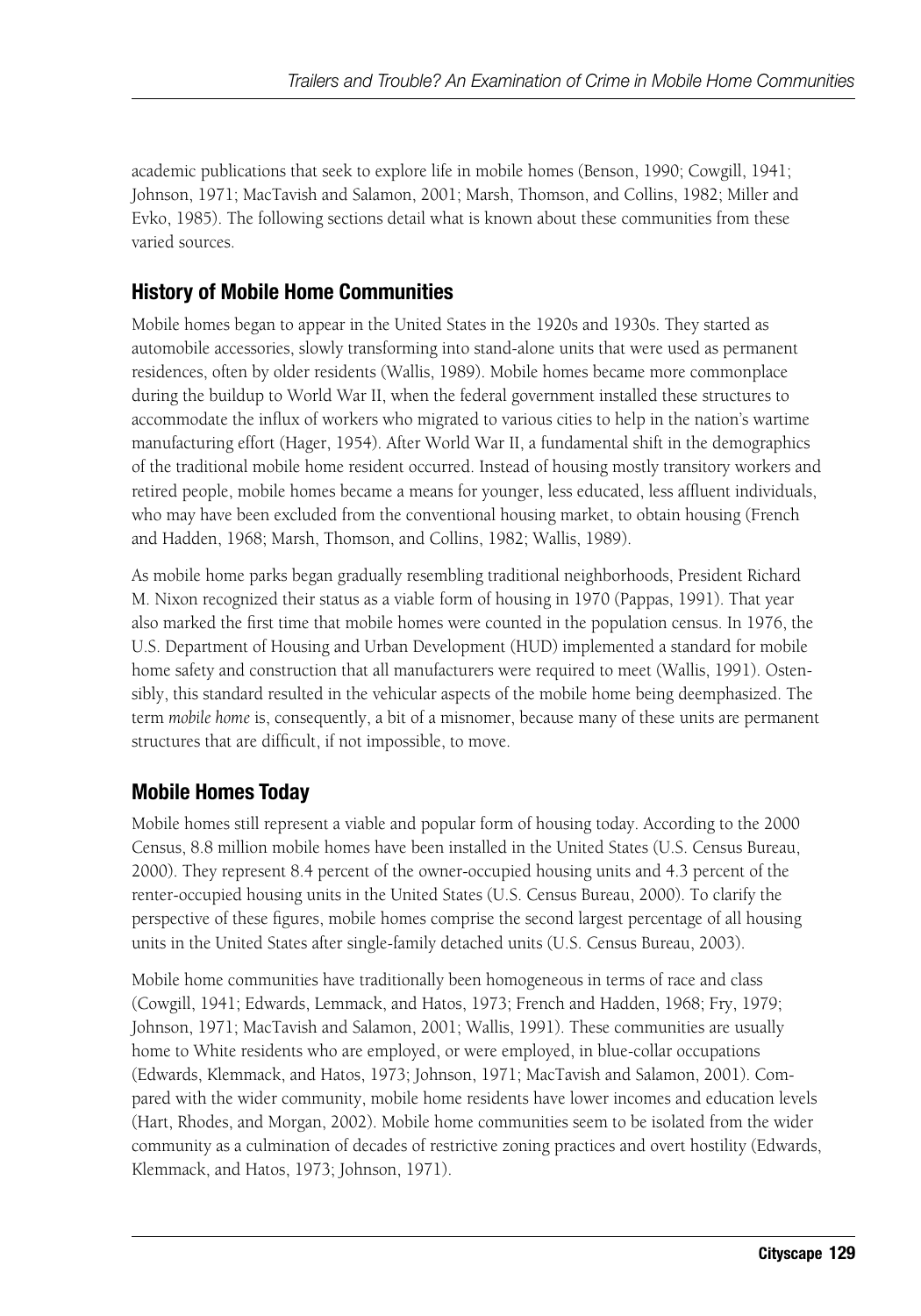### **Social Disorganization Theory**

Public housing communities and mobile home communities have important features in common. Studies of crime in public housing complexes are often based on a social disorganization/systemic model (see Dekeseredy et al., 2003; Ireland, Thornberry, and Loeber, 2003; McNulty and Holloway, 2000). High levels of poverty, residential instability, and ethnic heterogeneity were expected to result in high levels of crime. This theoretical model has been supported with research that often indicates higher crime rates in and around public housing developments. Roncek, Bell, and Francik (1981), for example, found that blocks in Cleveland, Ohio, with public housing projects had more index crimes<sup>2</sup> compared with blocks without public housing. Dunworth and Saiger (1994) found that areas with public housing developments in Washington, D.C., Los Angeles, California, and Phoenix, Arizona, had higher reports of violent crime than areas without public housing (see also McNulty and Holloway, 2000; Newman, 1972). Although the populations of public housing and those of mobile home communities differ in race and/or ethnicity, the residents have in common undesirable locations, isolation from community services, lack of land ownership, and demographic indicators of disadvantage.

#### **Undesirable Locations**

Restrictive zoning practices have severely limited the number of mobile home parks, virtually excluding them from residential areas and often relegating them to undesirable locations on the periphery of cities (Bair, 1971a; Bair, 1967; Dawkins et al., 2008; Drury, 1972; Worden, 1963). If mobile homes are permitted in close proximity to residential areas, it is often in the least desirable areas near flood plains, industry, or blighted properties (Wallis, 1991; Worden, 1963). Worden (1963) noted that these zoning decisions were often justified on the grounds that mobile home communities create sewage disposal problems, cause school overcrowding, or severely diminish surrounding property values. Geisler and Mitsuda (1987) argued that restrictive zoning practices reflect a conflict between economic classes because upper class, affluent homeowners seek to control "lower class" mobile home residents by relegating them to undesirable locations.

The practice of continually allocating only blighted land for mobile home parks leads to a vicious cycle (McDonnell, 1975). Negative sentiment toward mobile home parks is manifested in restrictivezoning practices that relegate mobile homes to undesirable areas. Placing mobile home parks in these undesirable areas reinforces the notion that these neighborhoods represent substandard communities (Wallis, 1991). Many communities adamantly oppose the development of this form of housing (Geisler and Mitsuda, 1987).

A similar pattern exists for public housing. McNulty and Holloway (2000) reported that many public housing projects were relegated to already poor, segregated, and impoverished parts of U.S. cities. Ireland, Thornberry, and Loeber (2003) found that many communities strongly oppose building or maintaining public housing.

<sup>2</sup> The eight crimes (homicide and non-negligent manslaughter, robbery, forcible rape, aggravated assault, burglary, larceny/ theft, motor vehicle theft, and arson) the Federal Bureau of Investigation combines to produce its annual crime index.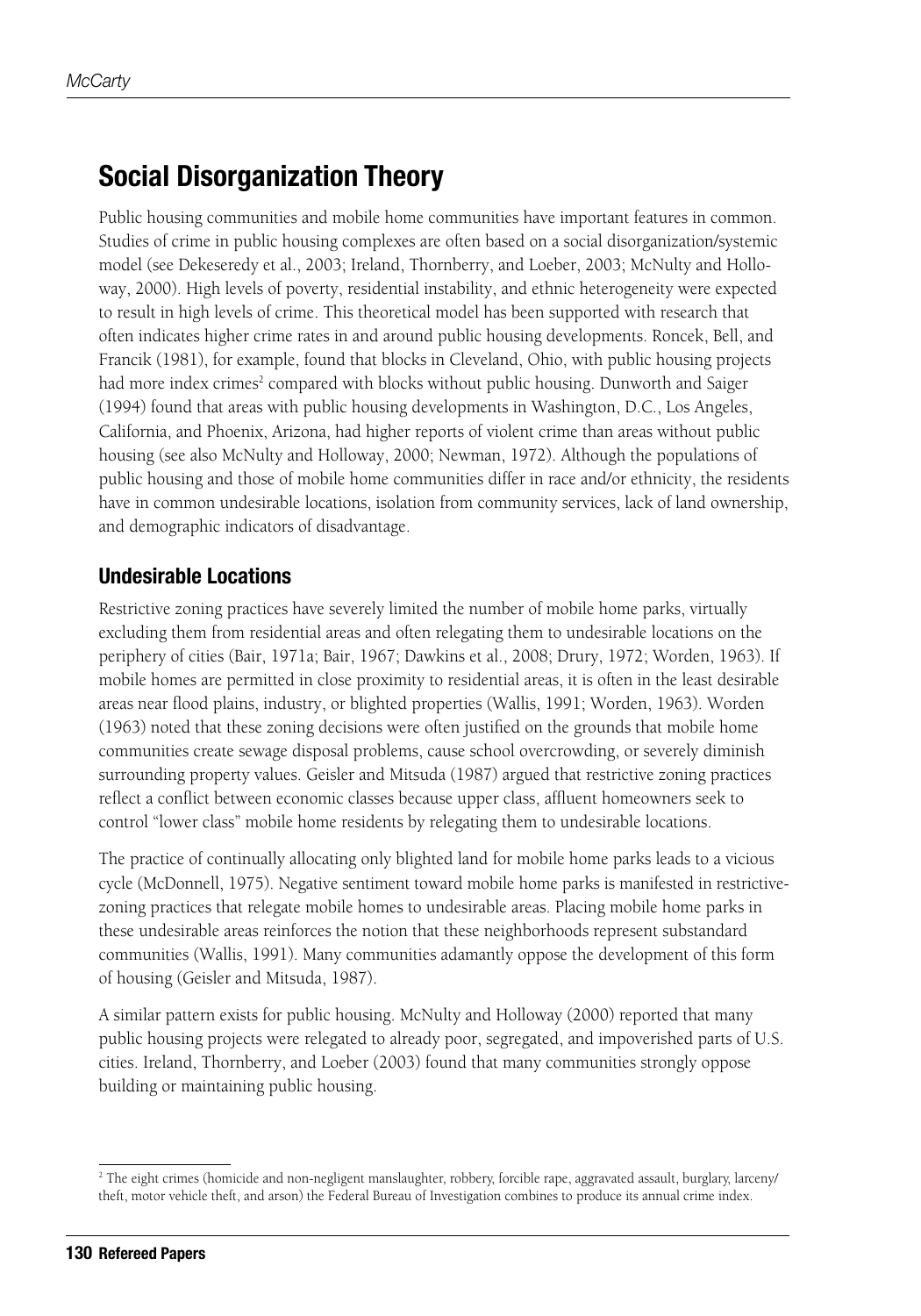#### **Isolation From Community Services**

Both public housing and mobile home communities are often isolated from essential city services, especially the police. For public housing, physical isolation is exacerbated by a difficult dynamic involving the residents, the police, and the public housing authorities (PHAs) that manage the units. Holzman, Kudrick, and Voytek (1996) found that confusion exists over the ownership and governmental responsibilities involving public housing. Police officers and PHAs often do not share information about problems that may be occurring, and residents may be dissatisfied, fearful, or distrustful of police (Holzman, Kudrick, and Voytek, 1996; Popkin et al., 1995; Skogan and Annan, 1994). Venkatesh (2000) labeled public housing projects as "cities within cities" that are virtually cut off from the larger community.

A similar level of isolation has affected mobile home residents for decades (Miller and Evko, 1985). Mobile home residents may be isolated from routine police patrols because many of the streets in these complexes are maintained and managed by the park owner instead of the city (Newcomb, 1971). As a result, police are less likely to patrol the neighborhood unless the park owner specifically requests or arranges for police patrols (Newcomb, 1971).

#### **Lack of Land Ownership**

PHAs own and manage their housing units, leaving little proprietary interest for the residents (Holzman and Piper, 1998). Bowie (2001) argued that the lack of property ownership among public housing residents exacerbates the crime problems in these communities. The situation in mobile home communities is similar regarding land ownership, but certain differences in terms of unit ownership exist. Most mobile home dwellers own the units in which they live but rent space or land from the development owner (Miller and Evko, 1985). A small percentage of mobile home residents who live in mobile home parks own both the unit and the land on which the unit is installed. These developments are referred to as "mobile home estates" (Newcomb, 1971). Excluding such estates, most mobile home dwellers do not own land, thereby decreasing the stake these residents have in the community (MacTavish, Eley, and Salamon, 2006).

#### **Similar Demographics**

Besides race and ethnicity, the demographic profiles of public housing and mobile home developments are strikingly similar. Populations of both public housing (Raphael, 2001; Rosenbaum and Harris, 2001) and mobile home (MacTavish and Salamon, 2001; Miller and Evko, 1985) communities are characterized as having lower incomes. According to HUD, the average annual income for public housing residents in the United States is \$13,453 ([https://pic.hud.gov/pic/RCRPublic/rcrmain.asp\). In](https://pic.hud.gov/pic/RCRPublic/rcrmain.asp) 1999, the median income for mobile home households was \$28,041 (U.S. Census Bureau, 2003). In contrast, the median household income for all households was \$41,851 (U.S. Census Bureau, 2003).

Similarities also exist in terms of age distribution. Most heads of household living in public housing are between the ages of 25 and 44 or are over the age of 62 (Bowie, 2001; see also Holzman, 1996). This age distribution is quite similar to mobile home households, which usually consist of young families or retired individuals (Wallis, 1989). A final demographic similarity involves educational status: both populations have less formal education than the general population has (Holzman, 1996; Wallis, 1989).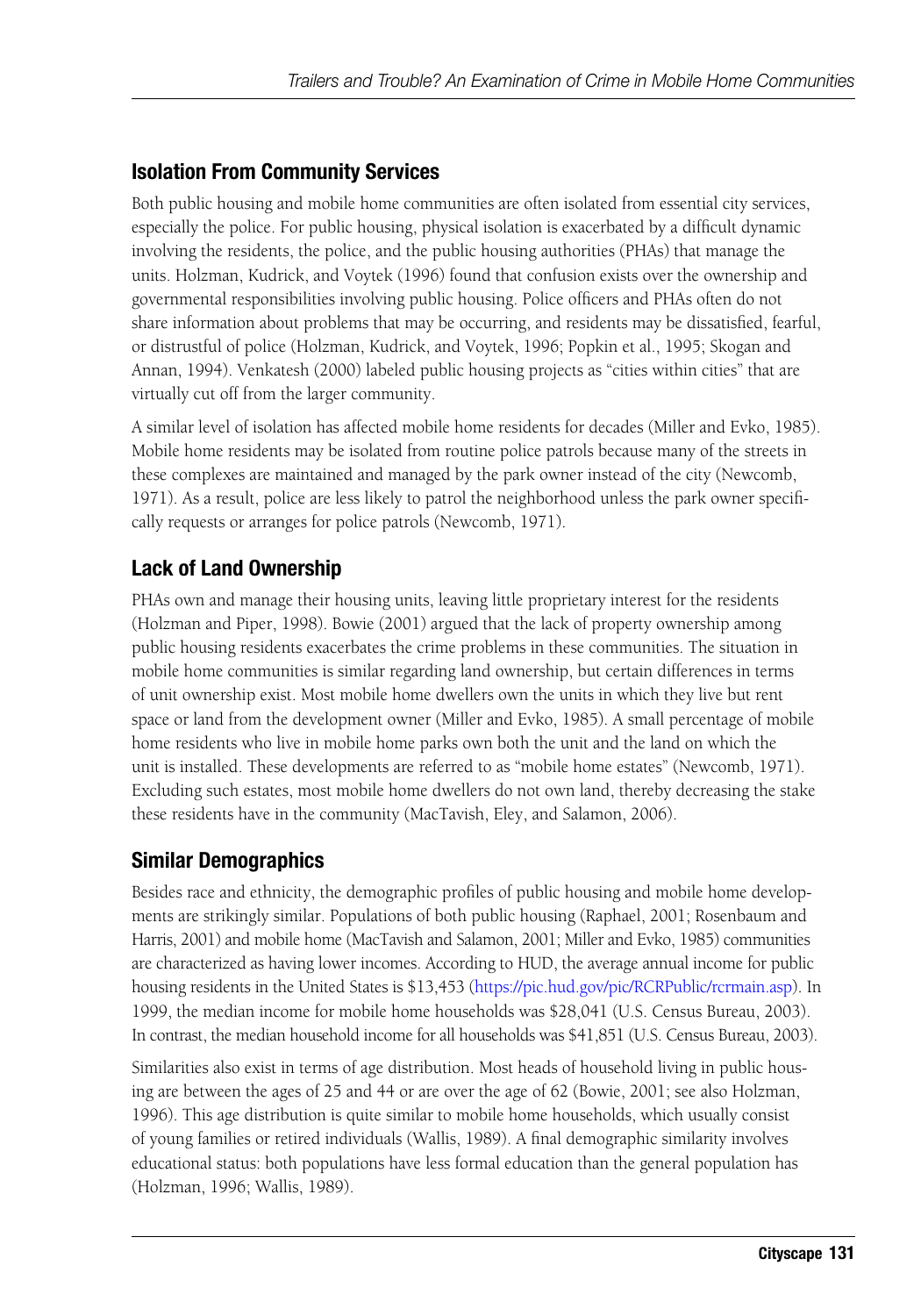### **Data and Methods**

This study uses data on crime in Omaha, measured using official reports from the Omaha Police Department from 2000, 2001, and 2002. Crime data were geocoded using MapInfo Professional 9.5 and then aggregated to the residential-block level. The data for most other variables came from the 2000 Census. With the exception of median income, mobility, and overcrowding, those Census variables were also tabulated at the residential-block level of analysis.<sup>3</sup> These data are available on the Census Bureau's website [\(http://www.census.gov\). Be](http://www.census.gov)tween 2000 and 2002, the city of Omaha had 15 functional mobile home communities encompassing 32 city blocks; this collection of communities represented a sufficient number for conducting the following analysis.

#### **Unit of Analysis**

This study used a residential-block-level analysis. The block represents the smallest unit of analysis for which census data are tabulated [\(http://www.census.gov\). M](http://www.census.gov)any advantages exist in using the block as a unit of analysis. The block's small size makes it a closer approximation to a neighborhood than census tracts or ZIP Codes, which are too large to facilitate interaction, encourage role obligations, or possess a unique rhythm like that found in street blocks (Appleyard, 1981; Jacobs, 1961; Roncek, 1981; Taylor, 1997). Larger units, such as census tracts, also tend to have greater variability regarding socioeconomic status and housing condition (Roncek, 1981).

#### **Identifying Mobile Home Communities**

The study ultimately identified 15 mobile home communities by using the phone book, accessing the Mobile Home Village website [\(http://www.mhvillage.com\), co](http://www.mhvillage.com)nversing with manufactured housing dealers, and conducting discussions with city government officials. Researchers visited the sites to pinpoint the exact location of the development. They used city records to verify that those sites were functional mobile home communities between 2000 and 2002, the same period used for the crime data. All 15 communities studied met the definition of mobile home parks, in that multiple units are placed on the same property (Hart, Rhodes, and Morgan, 2002). The smallest community contained 10 mobile home units; the largest had close to 300 units.

Researchers, using MapInfo Professional 9.5, geocoded the locations of the 15 mobile home communities, which encompassed 32 street blocks.<sup>4</sup> They also identified 67 blocks directly adjacent to, but not in, mobile home communities to assess any possible crime diffusion effects occurring in the areas immediately surrounding mobile home communities.<sup>5</sup>

<sup>&</sup>lt;sup>3</sup> Census data for median income, mobility, and overcrowding are not available at the block level but are available at the block-group level. Each block group contains, on average, 15 blocks. Data measuring the median income, mobility, and overcrowding for each block group were therefore imputed to all the blocks therein.

<sup>4</sup> Of the 32 blocks, 25 were entirely composed of mobile home communities. The other 7 blocks were partially composed of mobile home communities; that is, other types of housing stock could also be found in those 7 blocks.

<sup>5</sup> Adjacency was defined using Queen's contiguity, which defines a location's (or block's) neighbors as those areas (or blocks) with a shared border or vertex. Empirical examinations of public housing have found the presence of these structures may affect levels of crime in surrounding neighborhoods (see Holloway et al., 1998; Massey and Kanaiaupuni, 1993).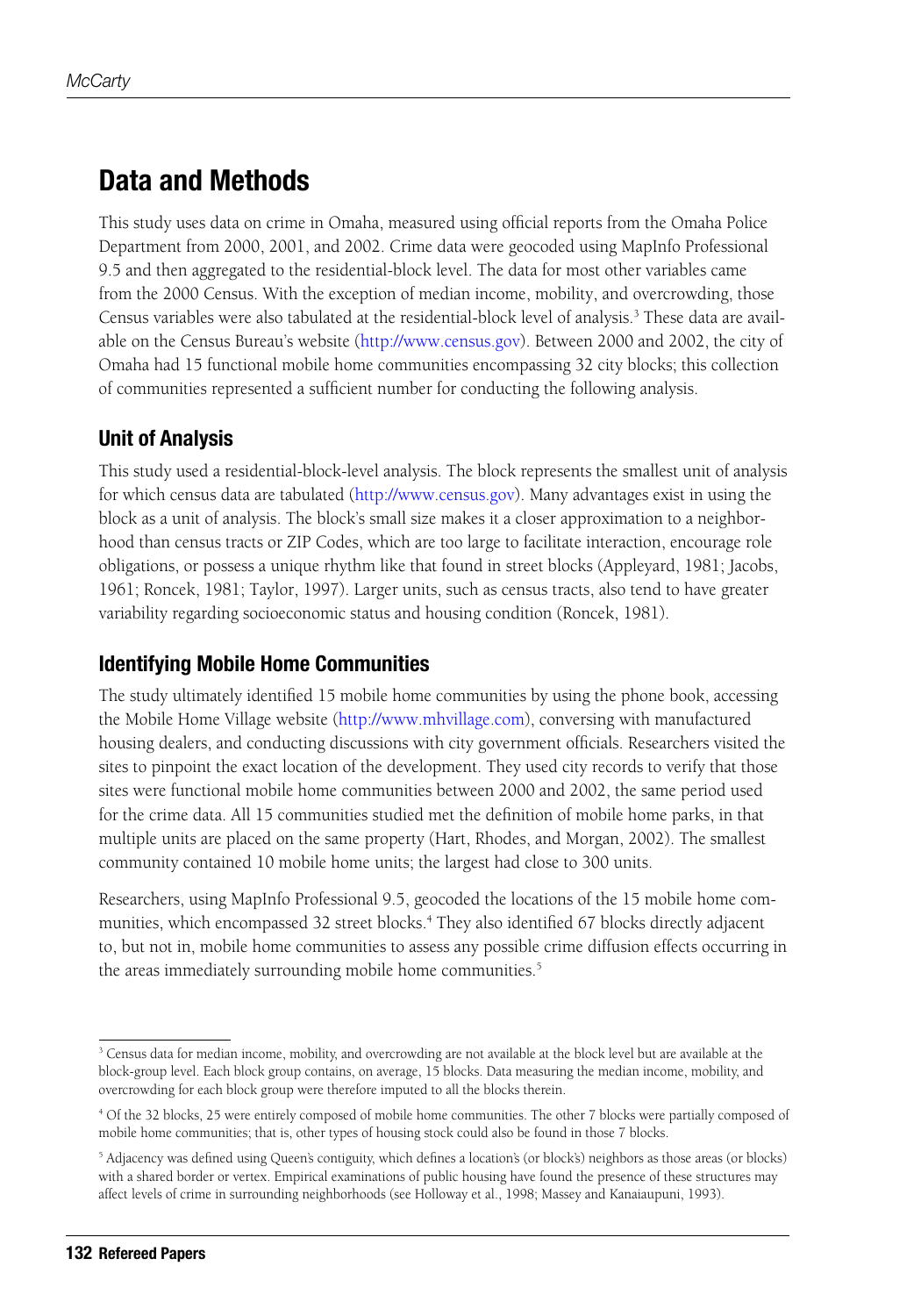#### **Variables in the Analysis**

Multiple variables were examined during the course of the study. The following sections will discuss how the dependent and independent variables were measured as well as why they were included in the analysis.

#### **Dependent Variables**

This study used two outcome measures of crime. It measured the violent crime rate per 1,000 residents by adding the total frequency of homicides, assaults, sexual assaults, and robberies for each block from 2000 through 2002, dividing that number by the total number of residents per street block, and then multiplying by 1,000. The study measured the property crime rate by adding the total frequency of burglaries and auto thefts for each block from 2000 through 2002, dividing that number by the total number of residents per street block, and then multiplying by 1,000.<sup>6</sup> To avoid short-term fluctuations and produce more stable measures, the crime data from 2000, 2001, and 2002 were combined into one measure. This common technique has been used in prior research (see Roncek and Meier, 1991). Both crime rates were then transformed for the multivariate analysis, using their natural logarithms to help normalize the distribution of both variables.

#### **Independent Variables**

The study researchers then undertook a multivariate regression analysis of both violent crime and property crime rates across all city blocks. The two primary independent variables of interest are (1) a dichotomous indicator of whether a block had a mobile home community and (2) a dichotomous indicator of whether a block was adjacent to a mobile home community. The study also included an interaction term representing the product of the dichotomous presence of a mobile homes variable and the percentage of owner-occupied housing as an additional independent variable in an alternative multivariate analysis. This variable was included to ascertain whether home ownership had a distinctive effect in mobile home blocks. The analysis also included two dichotomous indicators of whether a block had a public housing structure or whether a block was adjacent to a public housing structure.

The study, which used 12 additional variables based on census data from the year 2000 in the multivariate models, included median income, racial heterogeneity, and mobility as the fundamental social disorganization variables (Shaw and McKay, 1942). Racial heterogeneity was measured as 1 minus the sum of the squared proportions for each racial group represented in the 2000 Census. This measure of heterogeneity is based on five major groups: Whites, African Americans, American Indians, Asian Americans, and Hispanics. Mobility was operationalized in terms of the percentage of residents who lived in a different house 5 years before the 2000 Census. The study also included additional proxy measures of disadvantage or social disorganization, including vacancy rate, percentage of owner-occupied housing, percent African-American residents, percent Hispanic residents, percent single mothers, and overcrowding. The study measured overcrowding as the total percentage of households with more than one occupant per room. The percentage of males 15 to 21 years of age and the percentage of residents 65 years of age and older were included

<sup>6</sup> Ideally, all eight index crimes would be included in the analysis. The data for larceny/theft and arson, however, were not available.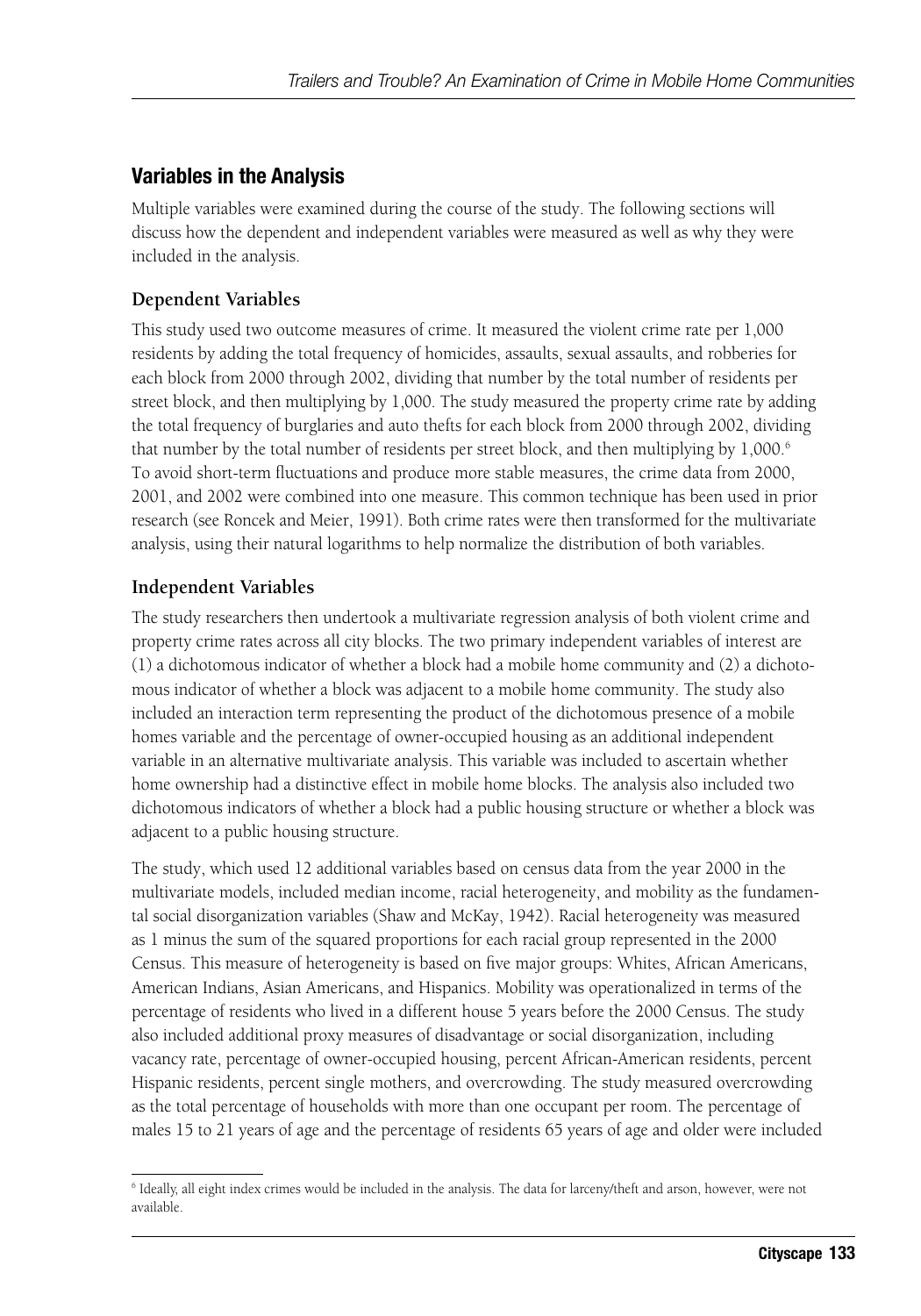to control for characteristics of the population. The study included area of the block to control for differences in crime that might be occurring because of the size of the block. Studies commonly use all these variables in studies that explore the ecological correlates of crime (Sampson and Groves, 1989; Sampson, Raudenbush, and Earls, 1997; Warner and Pierce, 1993).

# **Findings**

Exhibit 1 provides descriptive statistics of violent crime and property crime rates and census indicators across blocks with mobile home communities, blocks adjacent to mobile home communities, and all other residential blocks in Omaha. The average median income for block groups with mobile home communities (\$37,690) in 2000 was lower than the average median income for block groups adjacent to mobile home communities (\$40,160) and for all other residential block groups (\$44,530). The average percentage of African-American residents (0.68) on blocks with mobile home communities was substantially lower than the average percentage on blocks adjacent to mobile homes (5.84) and on all other residential blocks (15.24). The average mobility rate (or the percentage of residents living in a different house 5 years before the 2000 Census) on block groups with mobile home communities (48.54) was higher than the rate recorded on adjacent block groups (44.94) and on all other residential block groups (44.50) in Omaha. Finally, blocks with mobile homes had larger average areas (29.68) and older populations (17.38 percent of

#### **Exhibit 1**

| <b>Variable</b>                            | Mobile*         | Adjacent**      | <b>All Other</b><br><b>Residential Blocks***</b> |  |
|--------------------------------------------|-----------------|-----------------|--------------------------------------------------|--|
|                                            | Mean (SD)       | Mean (SD)       | Mean (SD)                                        |  |
| <b>Outcome</b>                             |                 |                 |                                                  |  |
| Violent-crime rate <sup>a</sup> (2000-02)  | 51.52 (234.31)  | 49.22 (249.28)  | 53.10 (443.20)                                   |  |
| Property-crime rate <sup>a</sup> (2000-02) | 150.43 (584.41) | 330.79 (846.16) | 132.23 (749.84)                                  |  |
| <b>Explanatory</b>                         |                 |                 |                                                  |  |
| Racial heterogeneity                       | 11.70 (14.26)   | 14.04 (17.03)   | 20.07 (19.67)                                    |  |
| Median incomeb, c                          | 37.69 (8.32)    | 40.16 (11.22)   | 44.53 (22.89)                                    |  |
| Mobility <sup>b</sup>                      | 48.54 (7.11)    | 44.94 (10.49)   | 44.50 (14.87)                                    |  |
| Vacancy rate                               | 6.40(9.09)      | 1.98(4.35)      | 4.55 (7.77)                                      |  |
| % Owner-occupied housing                   | 78.65 (21.07)   | 66.16 (36.46)   | 68.81 (31.60)                                    |  |
| % Female head of household with            | 8.26(7.21)      | 7.38 (14.33)    | 8.59 (11.72)                                     |  |
| chlidren under 18 years of age             |                 |                 |                                                  |  |
| % African American                         | 0.68(1.44)      | 5.84 (13.24)    | 15.24 (27.55)                                    |  |
| % Hispanic                                 | 6.60(15.19)     | 3.10(6.95)      | 7.01 (14.17)                                     |  |
| Area of block (acres)                      | 29.68 (71.76)   | 28.71 (46.65)   | 8.61 (16.49)                                     |  |
| % 65 years and older                       | 17.38 (11.27)   | 14.92 (18.82)   | 13.40 (13.58)                                    |  |
| % Males 15 to 21 years of age              | 2.90(3.28)      | 3.31(3.90)      | 4.81 (5.08)                                      |  |
| Overcrowding <sup>b</sup>                  | 4.34 (3.93)     | 4.48 (4.77)     | 3.73(4.68)                                       |  |

Distribution of All Variables for Blocks With Mobile Homes, Blocks Adjacent to Mobile Homes, and All Other Residential Blocks in Omaha, Nebraska

*SD = standard deviation.*

*\* N=32. \*\* N=67. \*\*\* N=6,045.*

*a Per thousand population.*

*b Measured at the block-group level.*

*c In thousands of dollars.*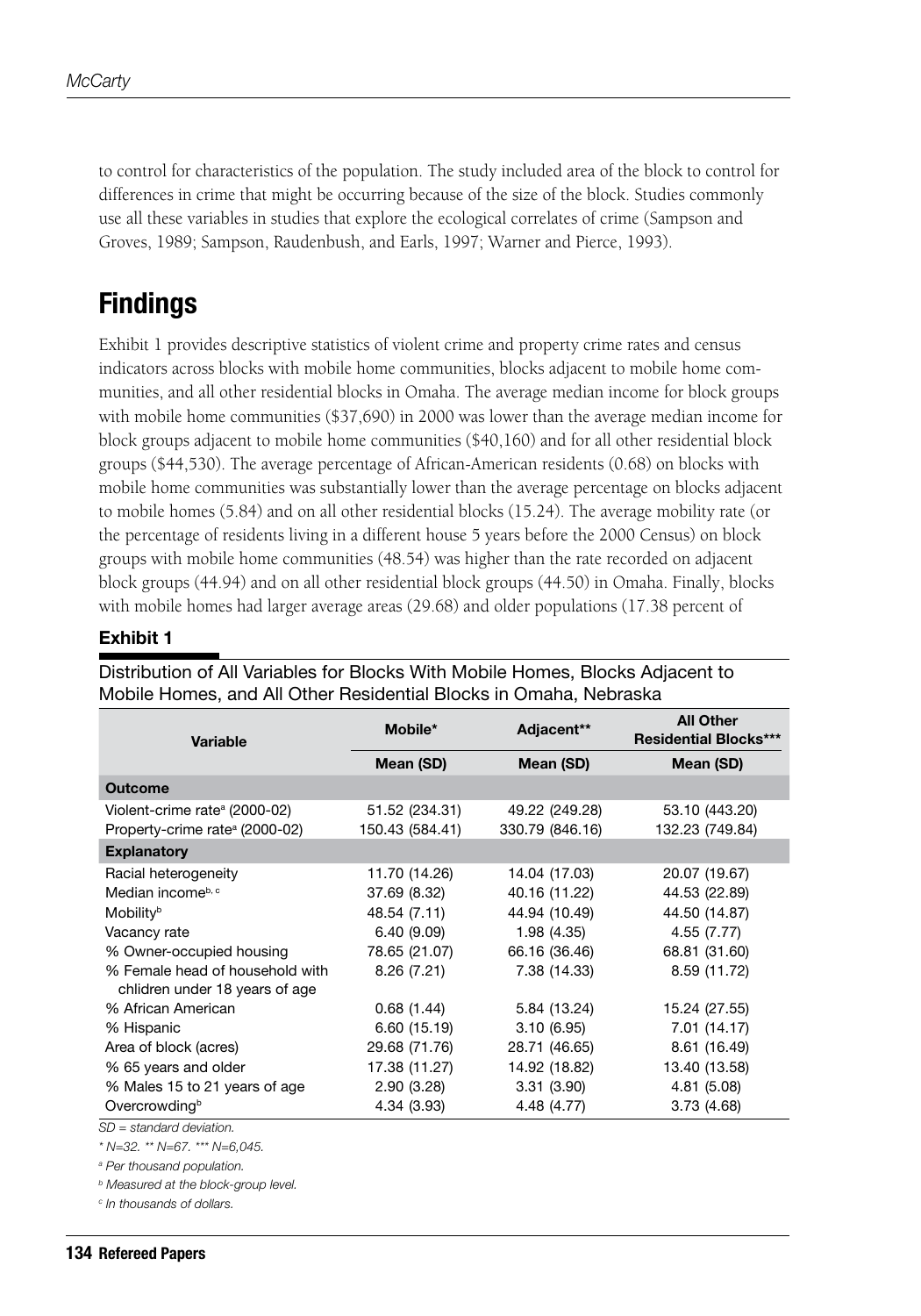population 65 or older) than did adjacent blocks (28.71, 14.92 percent) and all other residential blocks (8.61, 13.40 percent).

Blocks with mobile homes had an average of 51.52 violent crimes per 1,000 residents from 2000 through 2002. This crime rate compares with an average of 49.22 violent crimes per 1,000 residents on blocks adjacent to mobile home communities and 53.10 violent crimes per 1,000 residents on all other residential blocks from 2000 through 2002. Blocks with mobile homes had an average of 150.43 property crimes per 1,000 residents from 2000 through 2002. Blocks adjacent to mobile home communities had an average property crime rate of 330.79 per 1,000 residents and all other residential blocks had an average property crime rate of 132.23 per 1,000 residents.An analysis of variance test indicated no statistically significant differences in the average rates of violent crime and property crime among blocks with mobile home communities, blocks adjacent to these communities, and all other residential blocks.

The study researchers then conducted separate regression analyses of the natural logs of propertycrime and violent-crime rates across all street blocks in Omaha.7 The results of the property-crime and violent-crime analyses appear in exhibit 2. The results of alternative models of property crime

#### **Exhibit 2**

| Natural Log of Violent Crime Rates for Street Blocks in Omaha, Nebraska |         |                                     |         |                                    |  |  |
|-------------------------------------------------------------------------|---------|-------------------------------------|---------|------------------------------------|--|--|
| Variable                                                                |         | <b>Property Crime (natural log)</b> |         | <b>Violent Crime (natural log)</b> |  |  |
|                                                                         | $b^a$   | t-statistic                         | $b^a$   | t-statistic                        |  |  |
| Presence of mobile homes                                                | $-5.82$ | $-1.86$                             | 2.92    | 0.98                               |  |  |
| Adjacent to mobile homes                                                | 2.96    | 1.35                                | $-3.50$ | $-1.67$                            |  |  |
| Presence of public housing                                              | 7.00    | $2.24*$                             | 6.32    | $2.12*$                            |  |  |
| Adjacent to public housing                                              | 3.02    | 1.56                                | 6.16    | $3.31*$                            |  |  |
| Racial heterogeneity                                                    | 0.06    | $3.80*$                             | 0.06    | $3.98*$                            |  |  |
| Median incomeb, c                                                       | $-0.01$ | $-14.66*$                           | $-0.01$ | $-8.49*$                           |  |  |
| Mobility <sup>b</sup>                                                   | 0.01    | 0.44                                | 0.02    | 1.06                               |  |  |
| Vacancy rate                                                            | 0.13    | $3.94*$                             | 0.09    | $2.86*$                            |  |  |
| % Owner-occupied housing                                                | $-0.18$ | $-18.18*$                           | $-0.14$ | $-14.39*$                          |  |  |
| % Single mothers                                                        | $-0.01$ | $-0.54$                             | 0.02    | 0.66                               |  |  |
| % African American                                                      | 0.08    | $7.42*$                             | 0.13    | $12.49*$                           |  |  |
| % Hispanic                                                              | 0.03    | 1.39                                | 0.01    | 0.30                               |  |  |
| Area of block                                                           | 0.12    | $9.55*$                             | 0.10    | $8.48*$                            |  |  |
| % 65 years and older                                                    | $-0.03$ | $-1.56$                             | $-0.04$ | $-2.21*$                           |  |  |
| % Males 15 to 21 years of age                                           | $-0.01$ | $-1.10$                             | 0.08    | 1.76                               |  |  |
| Overcrowding <sup>b</sup>                                               | 0.30    | $4.56*$                             | 0.43    | $6.94*$                            |  |  |
| Intercept                                                               | $4.71*$ |                                     | $2.11*$ |                                    |  |  |
| Adj. R-squared                                                          | 0.30    |                                     | 0.29    |                                    |  |  |
| $N = 6.144$                                                             |         |                                     |         |                                    |  |  |

Coefficients From the Regression of the Natural Log of Property Crime Rates and the

*\* p < .05.*

*a Unstandardized b-coefficients have been multiplied by 10 to avoid miniscule numbers.*

*b Measured at the block-group level.*

*c In thousands of dollars.*

<sup>7</sup> In the analysis, researchers also used spatial lag models, which take into account spatial autocorrelation. Those results virtually mirror the regression results reported here. The spatial lag model results are available on request.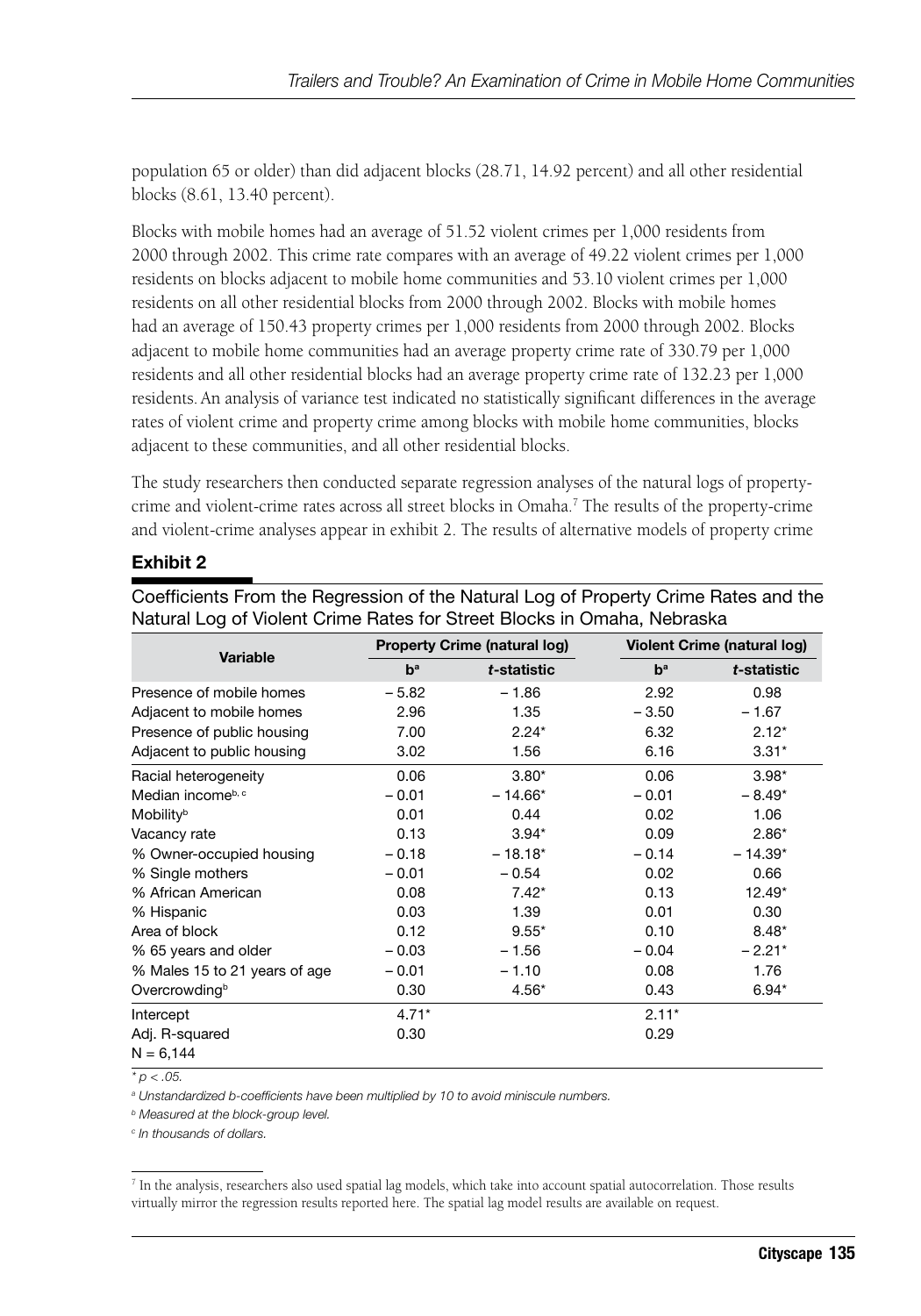and violent crime containing the same independent variables plus an interaction term of mobile home community with percentage home ownership appear in exhibit 3.

As exhibit 2 indicates, the dichotomous variable for the presence of a mobile home community was not a statistically significant predictor of the natural log of property-crime rates or violent-crime rates in Omaha. The dichotomous variable measuring whether a block was adjacent to a mobile home community also failed to reach the standard of statistical significance in both models. The three strongest predictors of property-crime rates were the percentage of owner-occupied housing, median income, and the area of the block. The three strongest predictors of the violent-crime rate were the percentage of owner-occupied housing, the percentage of African-American residents, and median income. As exhibit 3 indicates, the inclusion of the interaction term of mobile home community with percentage home ownership did have a significant effect on the natural log of property-crime and violent-crime rates. The interaction term had a statistically significant and negative effect on both crime measures, which indicates that increasing levels of home ownership in mobile home communities distinctly decreased both crime rates. The other results were virtually identical to what was found in exhibit 2.

#### **Exhibit 3**

Coefficients From the Regression of the Natural Log of Property Crime Rates and the Natural Log of Violent Crime Rates for Street Blocks in Omaha, Nebraska, With the Interaction Term of Mobile Home and Home Ownership

| <b>Variable</b>               |         | <b>Property Crime (natural log)</b> |         | <b>Violent Crime (natural log)</b> |  |
|-------------------------------|---------|-------------------------------------|---------|------------------------------------|--|
|                               | $b^a$   | t-statistic                         | $b^a$   | t-statistic                        |  |
| Presence of mobile homes      | 2.82    | 1.21                                | 2.51    | 1.17                               |  |
| Adjacent to mobile homes      | 2.98    | 1.36                                | $-3.48$ | $-1.67$                            |  |
| Presence of public housing    | 7.00    | $2.24*$                             | 6.33    | $2.12*$                            |  |
| Adjacent to public housing    | 3.05    | 1.57                                | 6.17    | $3.32*$                            |  |
| Mobile home* % own-occupy     | $-0.43$ | $-2.89*$                            | $-0.29$ | $-1.97*$                           |  |
| Racial heterogeneity          | 0.06    | $3.81*$                             | 0.06    | $3.98*$                            |  |
| Median incomeb, c             | $-0.01$ | $-14.68*$                           | $-0.01$ | $-8.50*$                           |  |
| Mobility <sup>b</sup>         | 0.01    | 0.38                                | 0.02    | 1.11                               |  |
| Vacancy rate                  | 0.13    | $3.83*$                             | 0.09    | $2.77*$                            |  |
| % Owner-occupied housing      | $-0.18$ | $-18.08*$                           | $-0.14$ | $-14.32*$                          |  |
| % Single mothers              | $-0.01$ | $-0.49$                             | 0.02    | 0.70                               |  |
| % African American            | 0.08    | $7.45*$                             | 0.13    | $12.51*$                           |  |
| % Hispanic                    | 0.03    | 1.42                                | 0.01    | 0.32                               |  |
| Area of block                 | 0.12    | $9.47*$                             | 0.10    | $8.41*$                            |  |
| % 65 years and older          | $-0.03$ | $-1.50$                             | $-0.04$ | $-2.16*$                           |  |
| % Males 15 to 21 years of age | $-0.01$ | $-1.14$                             | 0.08    | 1.76                               |  |
| Overcrowding <sup>b</sup>     | 0.29    | $4.51*$                             | 0.43    | $6.91*$                            |  |
| Intercept                     | $4.70*$ |                                     | $2.10*$ |                                    |  |
| Adj. R-squared                | 0.30    |                                     | 0.28    |                                    |  |
| $N = 6.144$                   |         |                                     |         |                                    |  |

*\* p < .05.*

*a Unstandardized b-coefficients have been multiplied by 10 to avoid miniscule numbers.*

*b Measured at the block-group level.*

*c In thousands of dollars.*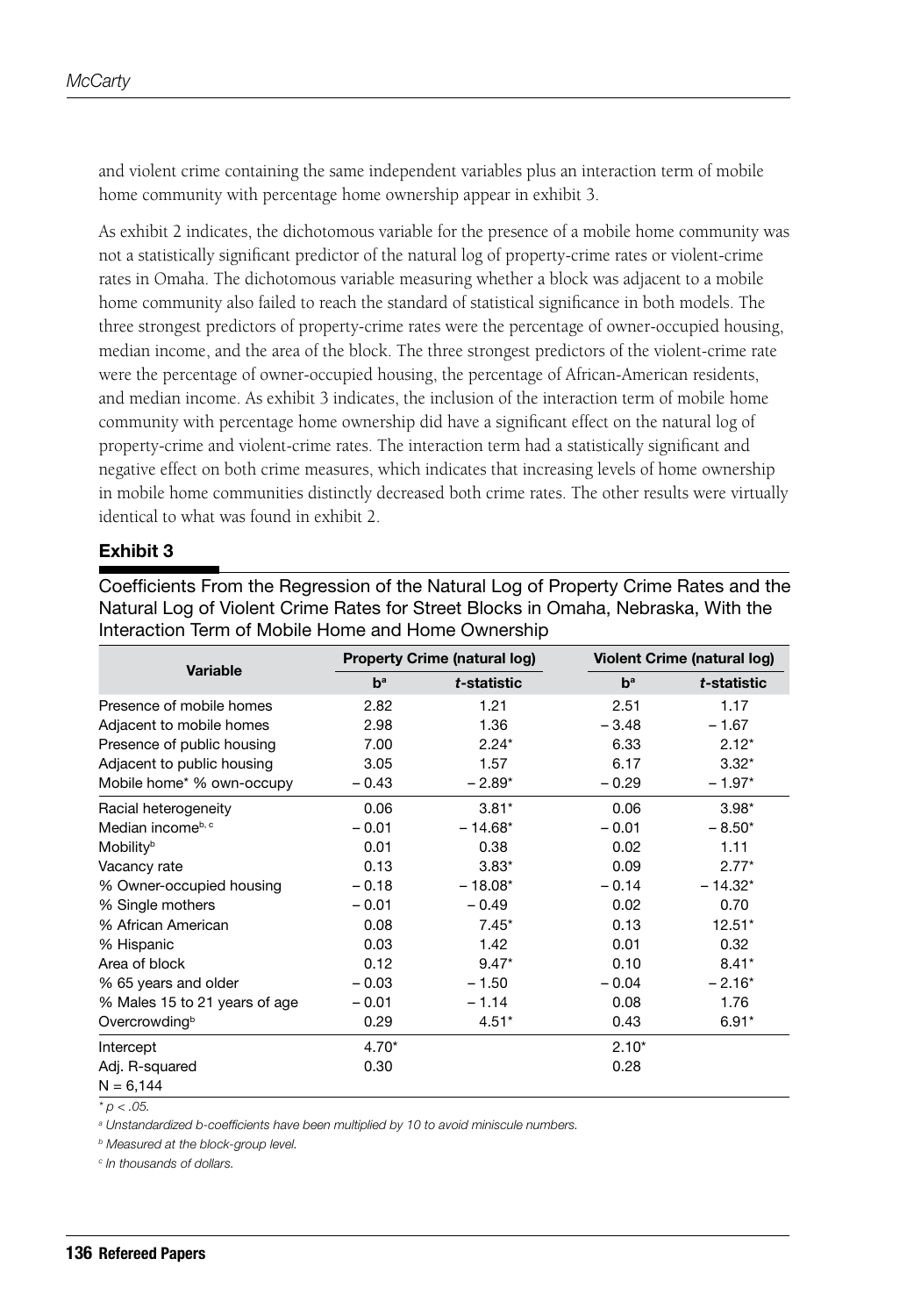## **Discussion**

Official police data from 2000 through 2002 in Omaha indicate no statistically significant difference in the rates of crime between blocks with mobile home communities, blocks adjacent to mobile home communities, and all other residential blocks. In regressions controlling for a variety of other variables, the association of mobile home communities remained statistically insignificant. Blocks adjacent to mobile homes also manifested no significant association with either propertycrime or violent-crime rates.

The study found that blocks and block groups with mobile home communities had lower percentages of female-headed households, young males, and African Americans and a higher percentage of home ownership than did the other types of blocks studied. Typically, these factors indicate lower levels of disadvantage (Sampson, Raudenbush, and Earls, 1997; Sampson and Wilson, 1995). This point is further reinforced by comparing blocks with mobile homes with blocks with public housing complexes. In 2000, the 34 blocks with public housing structures had, on average, an African-American population of 64.57 percent, a percentage of owner-occupied housing of 9.39, and a median income of \$16,280.

Perhaps the most glaring difference between blocks with mobile home communities and those with public housing structures was the percentage of owner-occupied housing. The average percentage of owner-occupied housing on blocks with mobile homes was 78.65. Many individuals in these communities own their units (or mobile homes) and rent the land. This same arrangement does not exist for public housing residents.

The difference in the percentage of home ownership may be one reason why the crime rates in blocks with mobile home communities does not approach the level found in blocks with public housing structures. Home ownership has been an important factor in predicting lower levels of crime and disorder in a neighborhood in several previous works (see Roncek, 1981; Ross, 1977; Sampson, Raudenbush, and Earls, 1997). It is argued that individuals who own a housing unit have a greater stake, economically and socially, in maintaining the viability of the overall neighborhood. This study found that an interaction term for the presence of a mobile home community and the percent of households that are owner occupied had a statistically significant and negative association with both violent-crime and property-crime rates over and above the negative association of home ownership and crime in general.

Wilson (1987) and Sampson and Wilson (1995) have argued that higher rates of crime and disorder in low-income African-American communities exist because Whites and African Americans live in distinct communities with different levels of structural disadvantage. In these truly disadvantaged areas, residents are socialized to participate in criminal and deviant behavior because most of the other residents are already involved with criminal or deviant activities (Sampson and Wilson, 1995; Skogan, 1990). In addition, residents might deem criminal behavior the only option because of persistent unemployment (Krivo and Peterson, 1996). Residents in mobile home communities, in contrast, may at least have an owned asset, in the form of a manufactured home (Coleman, 1988; Yinger, 1995). They may also not face the level of discrimination that could be faced by African-American residents who attempt to obtain housing (Krivo and Kaufman, 2004; Massey and Denton, 1993; Turner, 1992).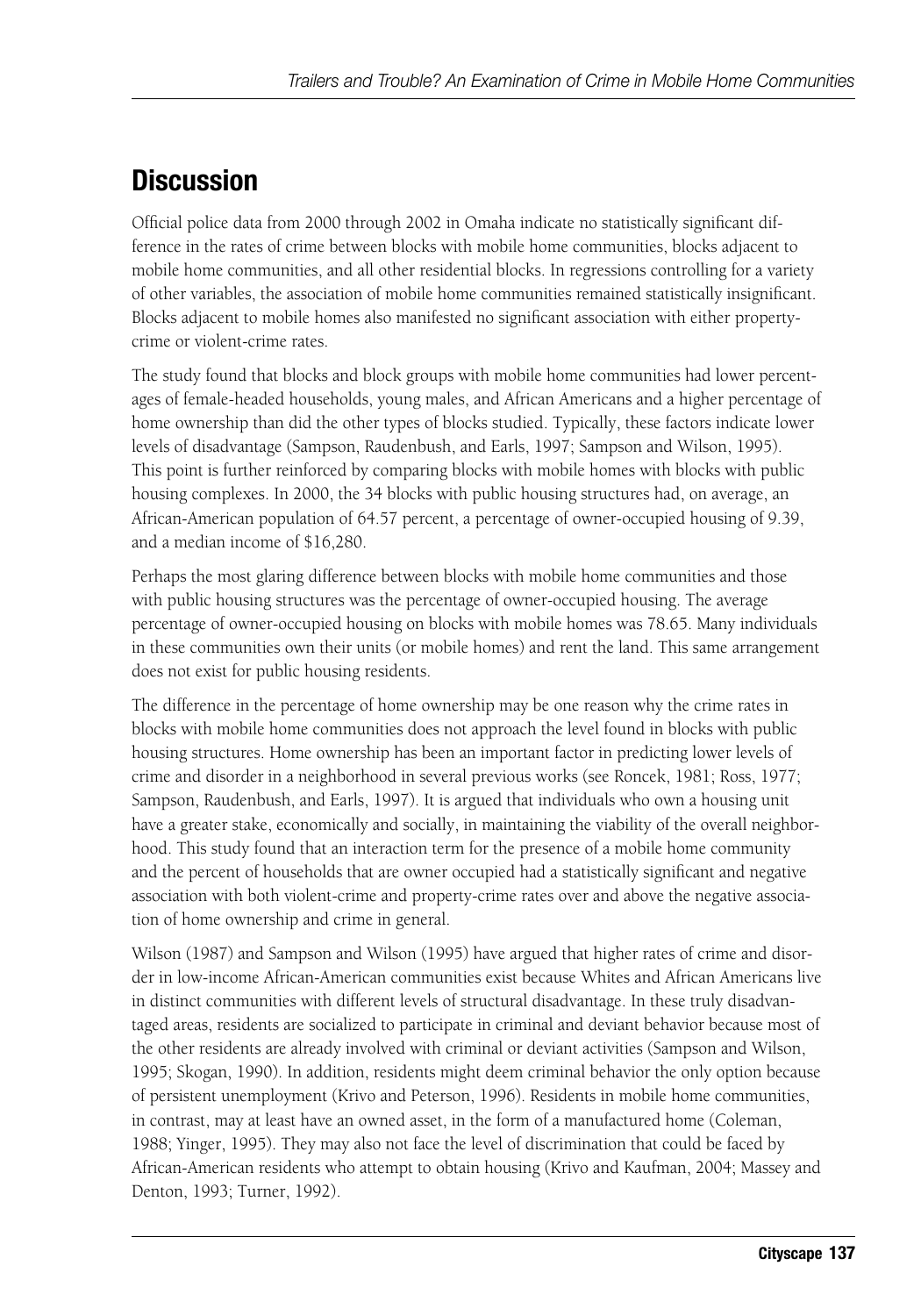Despite the apparent better standing of mobile home communities relative to public housing communities, mobile home communities in Omaha are not without problems. The descriptive data in exhibit 1 indicate the average block or block group within a mobile home community is characterized by a low-income population living in a large area with a higher vacancy and mobility rate when compared with adjacent blocks and all other residential blocks (see MacTavish et al., 2006 for similar conclusions). Mobile home communities also have higher frequencies of crime than the average Omaha block has. The average raw frequency (before being converted to population rates) of violent crime from 2000 through 2002 was 1.62 offenses in blocks with mobile home communities, .96 offenses in blocks adjacent to mobile home communities, and 1.24 offenses in all other residential blocks. For property crime, the average frequency was 5.84 offenses in blocks with mobile home communities, 4.54 offenses in blocks adjacent to mobile home communities, and 3.43 offenses in all other residential blocks. In their subjective experience, the residents of mobile home communities may not fully adjust for population in their encounters with crime, and they might well perceive their neighborhoods as more dangerous than average. They have some protective factors against crime, however, that the residents of "truly disadvantaged" communities lack.

## **Policy Implications**

The results of the study suggest that cities and other municipalities should not be so reticent to allow the creation or expansion of mobile home communities. Mobile home developments are not dens of crime and disorder (Dawkins et al., 2008). The presence of such communities, at least in Omaha, does not significantly increase crime rates, after controlling for a variety of other demographic factors. Communities have a vested interest in providing housing options for those residents who are less affluent or cannot afford to own a traditional home. Dawkins et al. (2008) found that the price of manufactured housing is less than one-half the price of site-built housing, after adjusting for land costs. Finding affordable housing was a matter of deep concern for many communities even before the current economic crisis. Apprehension about mobile home communities, especially in terms of their possible effect on crime, may be overstated. The evidence of this article is supportive of Dawkins et al. (2008), who urge that local regulators should seek to make sure that the permitting system is disposed toward allowing greater placement of mobile home or manufactured-housing communities.

A more positive treatment of manufactured housing by planning commissions is undoubtedly difficult to achieve given the prevailing negative sentiment regarding mobile home communities. One factor driving this negative sentiment is the unsightly appearance of some mobile home communities, especially those with units built before the HUD standards were implemented in 1976. MacTavish, Eley, and Salamon (2006) point out that finding effective ways of replacing old units with new units is one of the most pervasive structural problems in mobile home communities. Some communities have had success using Community Development Block Grant funds and other local funds to help finance the replacement of older and dilapidated units (MacTavish, Eley, and Salamon, 2006). The replacement of older units can not only improve the appearance and functionality of mobile home communities but can also address the issue of overcrowding, which is significantly and positively associated with both violent-crime and property-crime rates.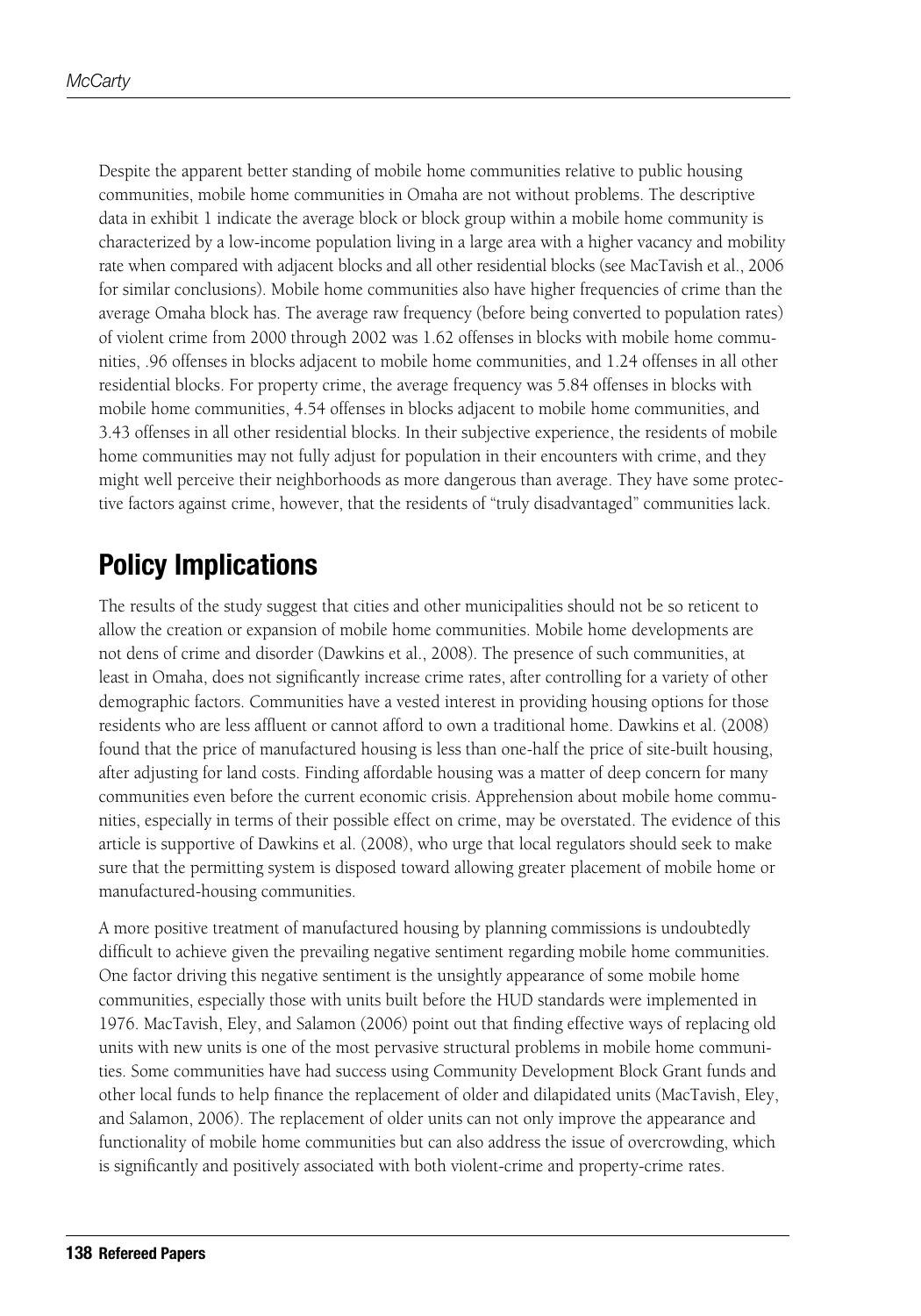The limitations of this study need to be acknowledged and, in future work, transcended. The use of block-group data in lieu of block-level data for three census indicators may affect the precision of these indicators. It is difficult to generalize the findings of the current study to mobile home communities in all areas of the United States; for example, in some places, especially in warm climates, mobile home communities cater to affluent and mostly retired individuals (Hart, Rhodes, and Morgan, 2002). Undoubtedly, the findings would be different for that type of mobile home community. The 15 communities studied in Omaha, however, were quite diverse, ranging from what Hart, Rhodes, and Morgan (2002) call utilitarian mobile home communities to upscale mobile home communities.

Future research about mobile home communities could take several directions. As Dawkins et al. (2008) suggested, the study of manufactured housing communities is stymied by the limited amount of data that exist about these developments. A more thorough collection of data about manufactured housing communities would help catalyze future research and understanding of these unique developments. Future studies of crime and residents' life in mobile home communities might also consider the extent of drug-related crimes, residents' relations with police, and relations among residents. Further, the physical designs of these communities and their possible effect on opportunities for crime should also be explored. Future scientific research may help erode existing stereotypes that are imbedded in decades of friction between mobile home communities and larger municipalities. Extending beyond this rhetoric allows municipalities, police, managers of mobile home communities, and residents to accurately identify and address the problems these unique neighborhoods face.

### **Acknowledgments**

The author thanks Lisa Sample, Pete Simi, Amy Anderson, and Jeffrey Peake for their significant contributions and guidance on this project. He also thanks Rebecca Murray and Marc Swatt for their assistance with the data for this project. Finally, a special thanks to Yaw Boateng for his helpful and productive input on this manuscript.

### **Author**

William P. McCarty is an assistant professor in the Department of Criminology, Law, and Justice at the University of Illinois-Chicago.

### **References**

Appleyard, Donald. 1981. *Livable Streets.* Berkeley, CA: University of California Press.

Bair, Fredrick H., Jr. 1971a. *Modular Housing, Including Mobile Homes: A Survey of Regulatory Practices and Planners' Opinions*. Report Number 265. Chicago: American Society of Planning Officials.

———. 1971b. *Regulation of Modular Housing: With Special Emphasis on Mobile Homes*. Chicago: American Society of Planning Officials.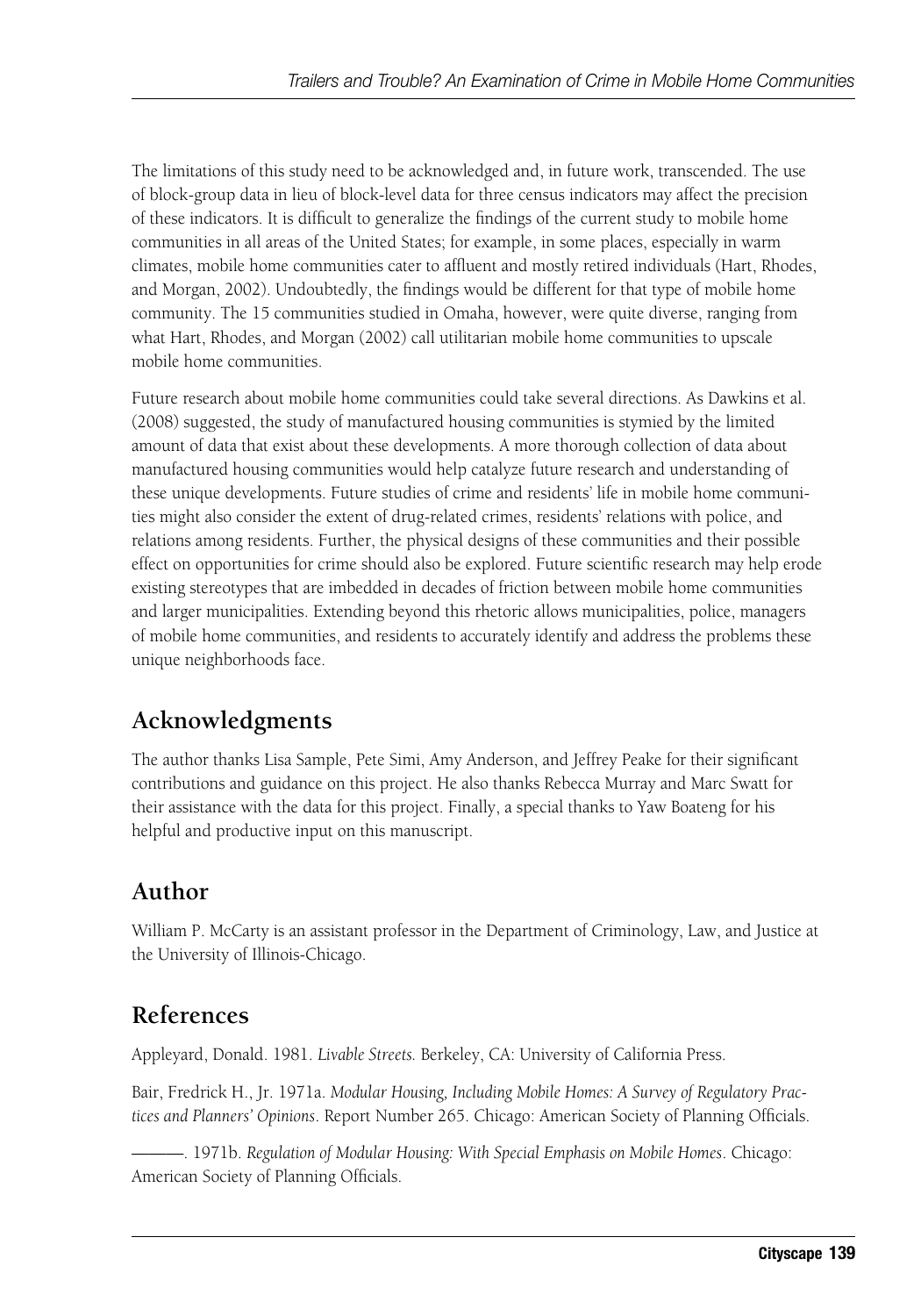———. 1967. "Mobile Homes: A New Challenge," *Law and Contemporary Problems* 32: 286–304.

Balbi, Adriano, and Andre M. Guerry. 1829. *Statistique Comparée de l'état de l'instruction et du nombre des crimes dans les divers arrondissements des académies et des cours royales de France.* Paris, France: Jules Renouard.

Barnett, Cynthia, and Carson F. Mencken. 2002. "Social Disorganization Theory and the Contextual Nature of Crime in Nonmetropolitan Cities," *Rural Sociology* 67: 372–393.

Benson, Janet E. 1990. Good Neighbors: "Ethnic Relations in Garden City Trailer Courts," *Urban Anthropology* 19: 361–386.

Bowie, Stan L. 2001. "The Impact of Privatized Management in Urban Public Housing Communities: A Comparative Analysis of Perceived Crime, Neighborhood Problems, and Personal Safety," *Journal of Sociology and Social Welfare* 28: 67–87.

Clark, Major L., III. 1972. *The Illusion of Mobile Homes as Supplemental Housing for Low Income Families*. Council of Planning Librarians Exchange Bibliography #349. Monticello, IL: Council of Planning Libraries.

Coleman, James S. 1988. "Social Capital in the Creation of Human Capital," *American Journal of Sociology* 94: S95–S120.

Cowgill, Donald O. 1941. "Mobile Homes: A Study of Trailer Life." Ph.D. diss., Department of Sociology, University of Pennsylvania.

Dawkins, Casey J., C. Theodore Koebel, Marilyn Cavell, Steve Hullibarger, and David B. Hattis. 2008. *Regulatory Barriers to Manufactured Housing Placement in Urban Communities.* Washington, DC: U.S. Department of Housing and Urban Development.

DeKeseredy, Walter S., Martin D. Schwartz, Shahid Alvi, and Andreas Tomaszewski. 2003. "Crime Victimization, Alcohol Consumption, and Drug Use in Canadian Public Housing," *Journal of Criminal Justice* 31: 383–396.

Drury, Margaret J. 1972. *Mobile Homes: The Unrecognized Revolution in American Housing.* New York: Praeger.

Dunworth, Terence, and Aaron Saiger. 1994. *Drugs and Crime in Public Housing: A Three-City Analysis*. Washington, DC: U.S. Department of Justice, Office of Justice Programs.

Edwards, John N., David L. Klemmack, and Louis Hatos, Jr. 1973. "Social Participation Among Mobile Home and Single-Family Dwellers," *Social Forces* 51: 485–489.

French, Robert M., and Jeffrey K. Hadden. 1968. "Mobile Homes: Instant Suburbia or Transportable Slums?" *Social Problems* 16: 219–226.

Fry, Christine L. 1979. "Structural Conditions Affecting Community Formation Among the Aged: Two Examples From Arizona," *Anthropological Quarterly* 52: 7–18.

Geisler, Charles C., and Hisayoshi Mitsuda. 1987. "Mobile-Home Growth, Regulation, and Discrimination in Upstate New York," *Rural Sociology* 52: 532–543.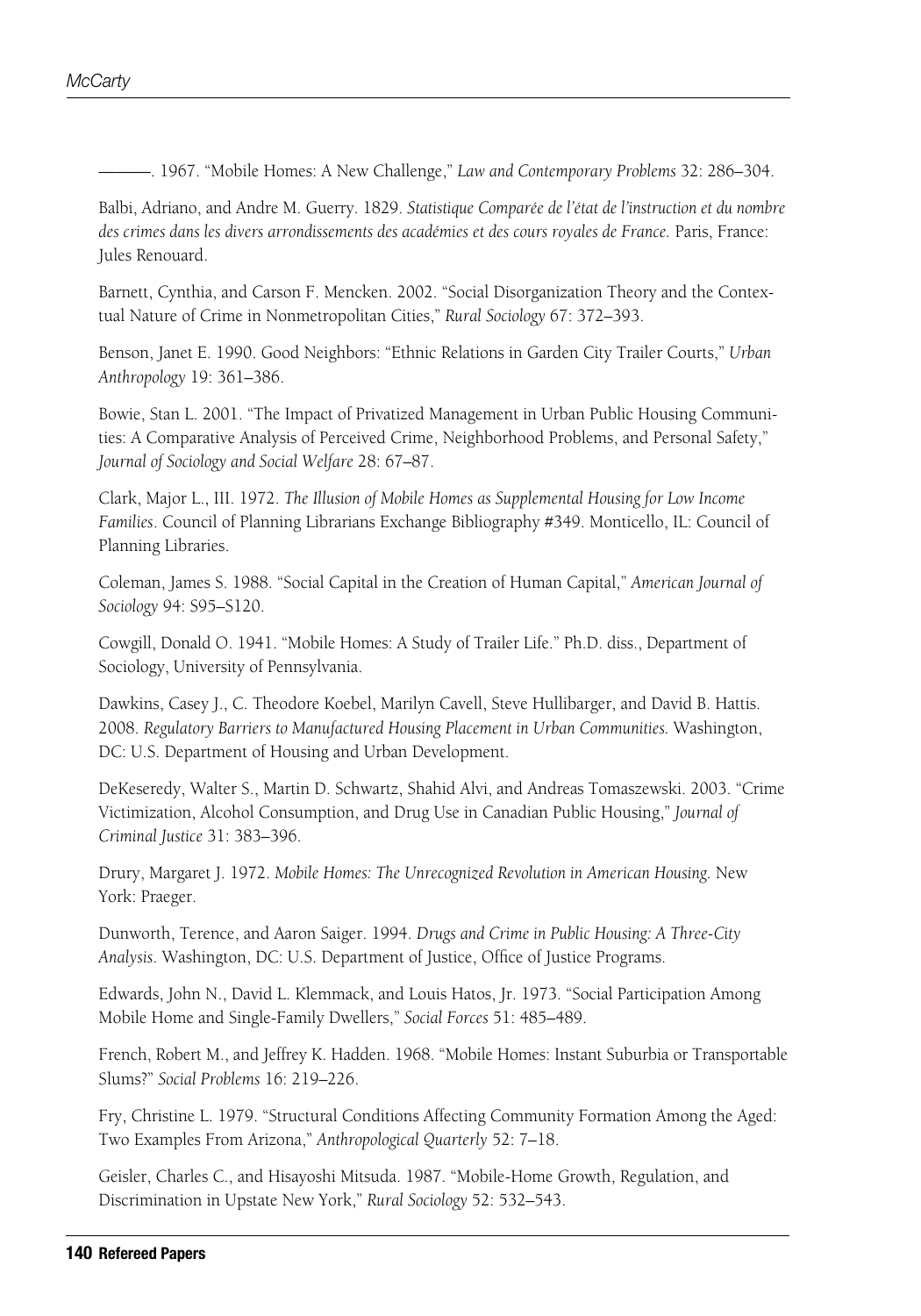Hager, Don J. 1954. "Trailer Towns and Community Conflict in Lower Bucks County," *Social Problems* 2: 33–38.

Hart, John F., Michelle J. Rhodes, and John T. Morgan. 2002. *The Unknown World of the Mobile Home.* Baltimore, MD: Johns Hopkins University Press.

Holloway, Steven R., Deborah Bryan, Roger Chabot, Donna M. Rogers, and James Rulli. 1998. "Exploring the Effect of Public Housing on the Concentration of Poverty in Columbus, Ohio," *Urban Affairs Review* 33: 767–789.

Holzman, Harold R. 1996. "Criminological Research on Public Housing: Toward a Better Understanding of People and Places," *Crime and Delinquency* 42: 361–379.

Holzman, Harold R., Tarl R. Kudrick, and Kenneth P. Voytek. 1996. "Revisiting the Relationship Between Crime and Architectural Design: An Analysis of Data From HUD's 1994 Survey of Public Housing Residents," *Cityscape: A Journal of Policy Development and Research* 2: 107–126.

Holzman, Harold R., and Lanny Piper. 1998. "Measuring Crime in Public Housing: Methodological Issues and Research Strategies," *Journal of Quantitative Criminology* 14: 331–352.

Ireland, Timothy O., Terence P. Thornberry, and Rolf Loeber. 2003. "Violence Among Adolescents Living in Public Housing: A Two-Site Analysis," *Criminology* 3: 3–38.

Jacobs, Jane. 1961. *The Death and Life of the American City.* New York: Vintage.

Johnson, Shelia K. 1971. *Idle Haven: Community Building Among the Working-Class Retired*. Berkeley, CA: University of California Press.

Krivo, Lauren J., and Robert L. Kaufman. 2004. "Housing and Wealth Inequality: Racial-Ethnic Differences in Home Equity in the United States," *Demography* 41: 585–605.

Krivo, Lauren J., and Ruth D. Peterson. 1996. "Extremely Disadvantaged Neighborhoods and Urban Crime," *Social Forces* 75: 619–650.

MacTavish, Katherine, Michelle Eley, and Sonya Salamon. 2006. "Housing Vulnerability Among Rural Mobile Home Park Residents," *Georgetown Journal of Poverty Law and Policy* 13: 95–117.

MacTavish, Katherine, and Sonya Salamon. 2001. "Mobile Home Park on the Prairie: A New Rural Community Form," *Rural Sociology* 66: 487–506.

Marsh, C. Paul, Randall J. Thomson, and John N. Collins. 1982. "Mobile Home Residency and Participation: Sociopolitical Effects of a Popular Housing Alternative," *Journal of Community Development Society* 13: 11–20.

Massey, Douglass S., and Nancy Denton. 1993. *American Apartheid: Segregation and the Making of the Underclass.* Cambridge, MA: Harvard University Press.

Massey, Douglass S., and Shawn M. Kanaiaupuni. 1993. "Public Housing and the Concentration of Poverty," *Social Science Quarterly* 74: 109–122.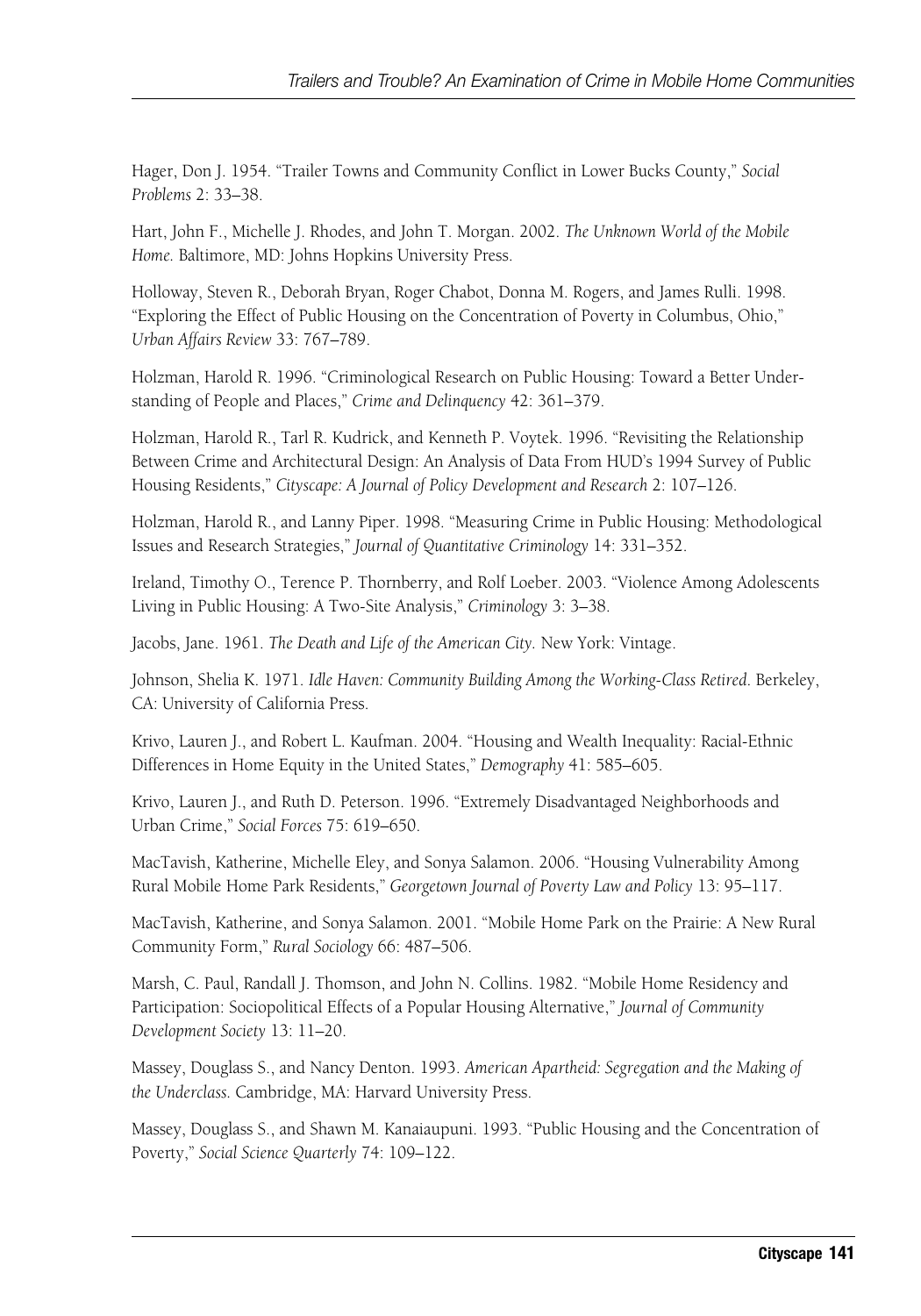Mayhew, Henry. 1861. *London Labour and the London Poor. London: A Cyclopaedia of the Condition*  and Earnings of Those That Will Work, Those That Cannot Work, and Those That Will Not Work. New York: Kelly.

McDonnell, Lynda. 1975. *Mobile Homes: The Low-Cost Housing Hoax.* New York: Viking Press.

McNulty, Thomas L., and Steven R. Holloway. 2000. "Race, Crime, and Public Housing in Atlanta: Testing a Conditional Effect Hypothesis," *Social Forces* 79: 707–729.

Miller, Steven I., and Beverly Evko. 1985. "An Ethnographic Study of the Influence of a Mobile Home Community on Suburban High School Students," *Human Relations* 38: 683–705.

Morenoff, Jeffrey, Robert J. Sampson, and Stephen W. Raudenbush. 2001. "Neighborhood Inequality, Collective Efficacy and the Spatial Dynamics of Homicide," *Criminology* 39: 517–560.

Newcomb, Robinson. 1971. *Mobile Home Parks: An Analysis of Characteristics (Part I)*. Washington, DC: The Urban Land Institute.

Newman, Oscar. 1972. *Defensible Space: Crime Prevention Through Urban Design.* New York: Macmillan.

Pappas, Stephen G. 1991. *Managing Mobile Home Parks*. Chicago: Institute of Real Estate Management.

Park, Robert E., Ernest W. Burgess, and Roderick D. McKenzie. 1925. *The City.* Chicago: University of Chicago Press.

Popkin, Susan J., Lynn M. Olson, Arthur J. Lurigio, Victoria E. Gwiasda, and Ruth G. Carter. 1995. "Sweeping Out Drugs and Crime: Residents' Views of the Chicago Housing Authority's Public Housing," *Crime and Delinquency* 41: 73–100.

Raphael, Jody. 2001. "Public Housing and Domestic Violence," *Violence Against Women* 7: 699–706.

Roncek, Dennis W. 1981. "Dangerous Places: Crime and Residential Environment," *Social Forces*  60: 74–96.

Roncek, Dennis W., Ralph Bell, and Jeffrey Francik. 1981. "Housing Projects and Crime," *Social Problems* 29: 151–166.

Roncek, Dennis W., and Pamela A. Maier. 1991. "Bars, Blocks, and Crimes Revisited: Linking the Theory of Routine Activities to the Empiricism of Hot Spots," *Criminology* 29: 725–751.

Rosenbaum, Emily, and Laura E. Harris. 2001. "Low-Income Families in Their New Neighborhoods: The Short-Term Effects of Moving From Chicago's Public Housing," *Journal of Family Issues* 22: 183–210.

Ross, Marvin. 1977. *Economics, Opportunity, and Crime.* Montreal, Canada: Renouf.

Sampson, Robert J., and W. Byron Groves. 1989. "Community Structure and Crime: Testing Social-Disorganization Theory," *American Journal of Sociology* 94: 774–802.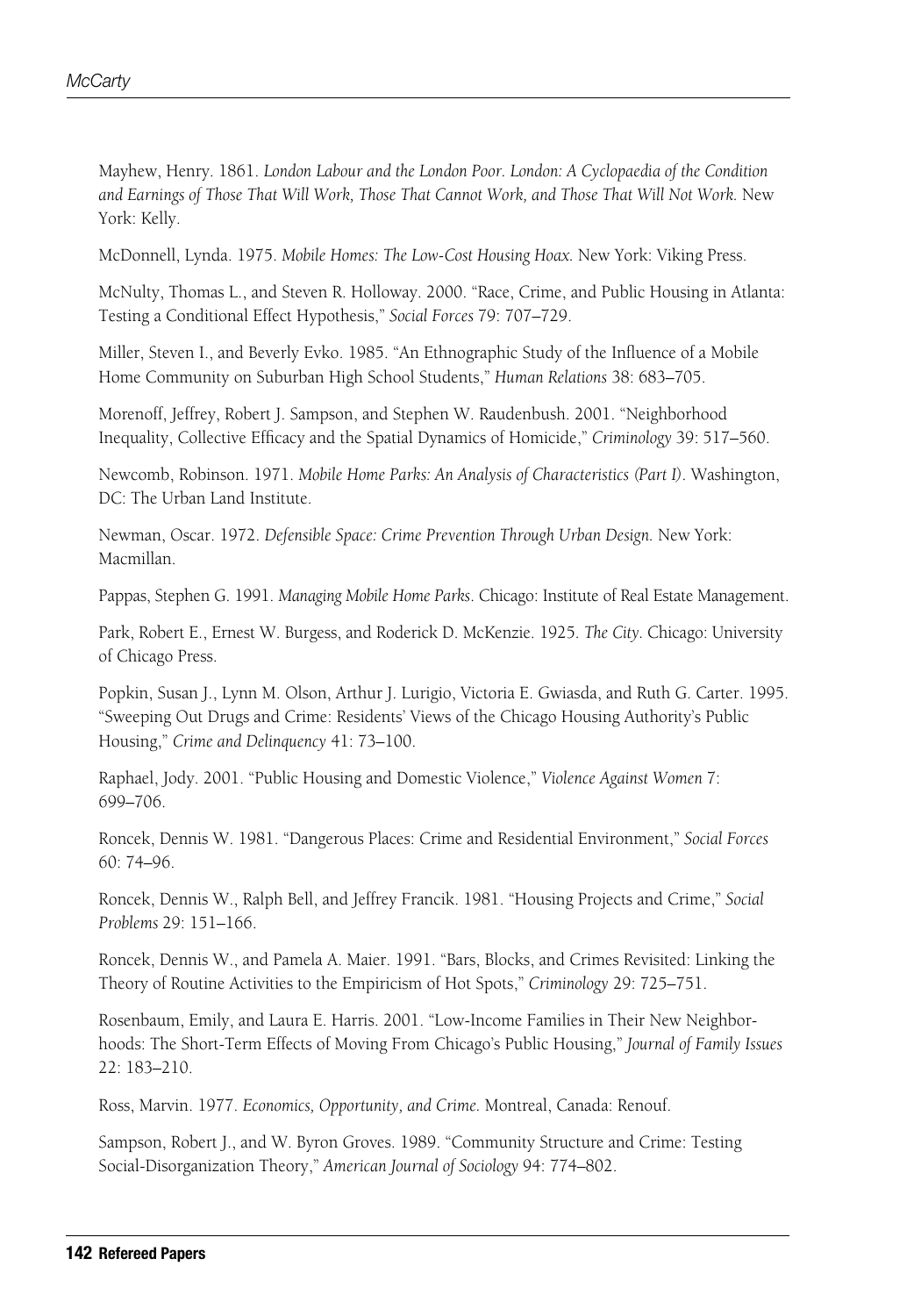Sampson, Robert J., Stephen W. Raudenbush, and Felton Earls. 1997. "Neighborhoods and Violent Crime: A Multilevel Study of Collective Efficacy," *Science* 227: 918–925.

Sampson, Robert J., and William J. Wilson. 1995. "Race, Crime, and Urban Inequality." In *Crime and Inequality,* edited by John Hagan and Ruth Peterson. Palo Alto, CA: Stanford University Press: 37–54.

Shaw, Clifford R., and Henry D. McKay. 1942. *Juvenile Delinquency and Urban Areas*. Chicago: University of Chicago Press.

Skogan, Wesley G. 1990. *Disorder and Decline: Crime and the Spiral of Decay in American Neighborhoods.* Berkeley, CA: University of California Press.

Skogan, Wesley G., and Sampson Annan. 1994. "Drugs and Public Housing: Toward an Effective Police Response." In *Drugs and Crime: Evaluating Policy Initiatives,* edited by Doris L. MacKenzie and Craig D. Uchida. Newbury Park, CA: Sage Publications: 129–150.

Taylor, Ralph B. 1997. "Social Order and Disorder of Street Blocks and Neighborhoods: Ecology, Microecology, and the Systemic Model of Social Disorganization," *Journal of Research in Crime and Delinquency* 34: 113–155.

Thomas, William I., and Florian Znaniecki. 1927. *The Polish Peasant in Europe and America.* New York: Knopf.

Turner, Margery A. 1992. "Discrimination in Urban Housing Markets: Lessons From Fair Housing Audits," *Housing Policy Debate* 3: 185–215.

U.S. Census Bureau. 2003. *Structural and Occupancy Characteristics of Housing: 2000*. Washington, DC: U.S. Department of Commerce. [http://www.census.gov \(ac](http://www.census.gov)cessed April 7, 2007).

———. 2000. *Units in Structure, Householder 65 Years and Over, and Householder Below Poverty*. Washington, DC: U.S. Department of Commerce. [http://factfinder.census.gov \(ac](http://factfinder.census.gov)cessed April 11, 2005).

Venkatesh, Sudhir A. 2000. *American Project: The Rise and Fall of a Modern Ghetto*. Cambridge, MA: Harvard University Press.

Wallis, Allan D. 1991. *Wheel Estate: The Rise and Decline of Mobile Homes*. New York: Oxford University Press.

———. 1989. "House Trailers: Innovation and Accommodation in Vernacular Housing," *Perspectives in Vernacular Architecture* 3: 28–43.

Warner, Barbara D. 2007. "Directly Intervene or Call the Authorities? A Study of Forms of Neighborhood Social Control Within a Social Disorganization Framework," *Criminology* 45: 99–129.

Warner, Barbara D., and Glenn L. Pierce. 1993. "Reexamining Social Disorganization Theory Using Calls to the Police as a Measure of Crime," *Criminology* 31: 493–517.

Wilson, William J. 1987. *The Truly Disadvantaged: The Inner City, the Underclass, and Public Policy.*  Chicago: The University of Chicago Press.